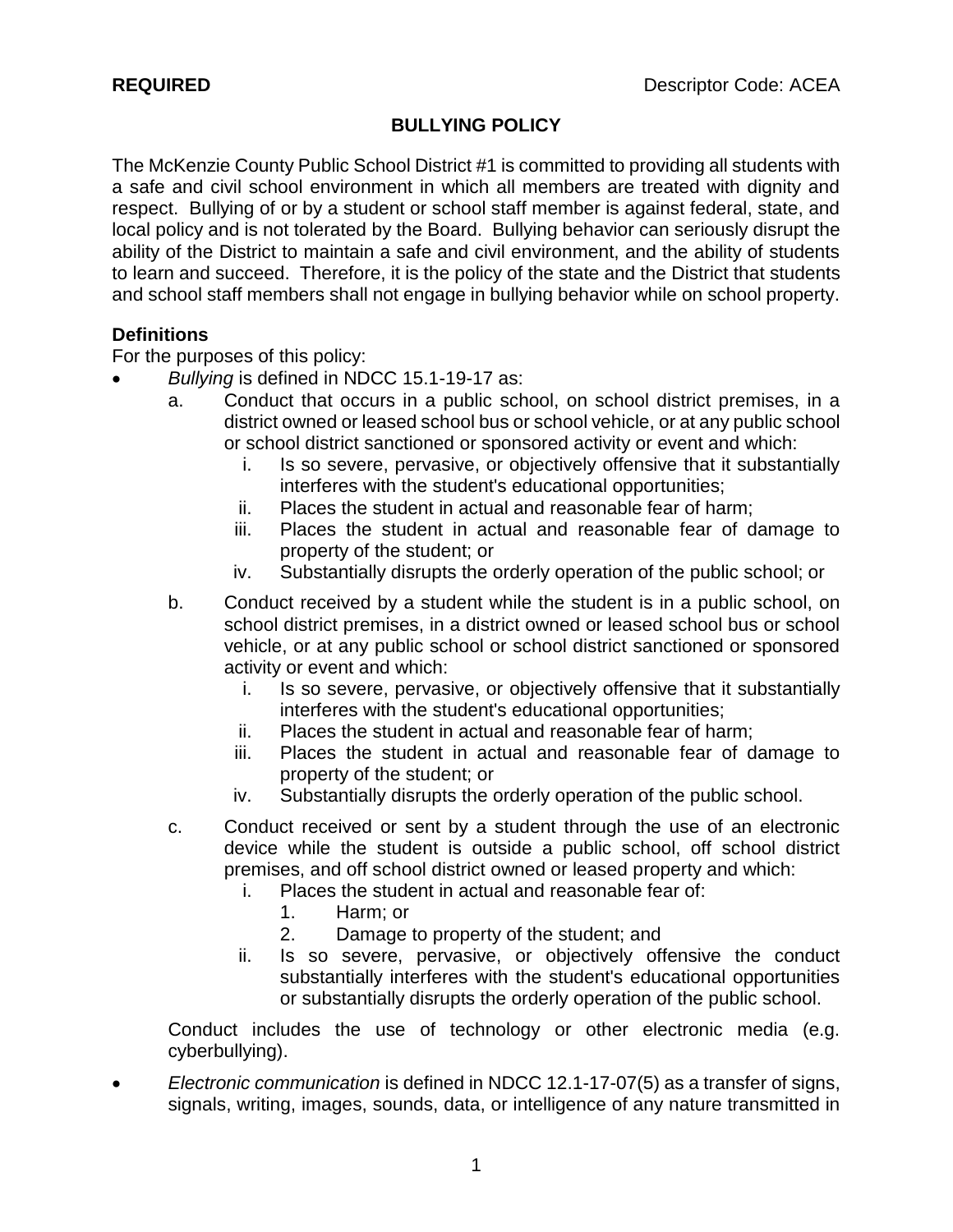whole or in part by a wire, radio, electromagnetic, photo-electronic, or photo-optical system.

- *Protected status* are classifications/characteristics protected from discrimination by NDCC 14-02.4-01 and federal law. The following statuses are protected: race, color, religion, sex, national origin, age, disability (physical or mental), and status with regard to marriage or public assistance.
- *School property* is defined in NDCC 15.1-19-10(6)(b) as all land within the perimeter of the school site and all school buildings, structures, facilities, and school vehicles, whether owned or leased by a school district, and the site of any school-sponsored event or activity.
- *School-sanctioned activity* is defined as an activity that:
	- a. Is not part of the district's curricular or extracurricular program; and
	- b. Is established by a sponsor to serve in the absence of a district program; and
	- c. Receives district support in multiple ways (i.e., not school facility use alone); and
	- d. Sponsors of the activity have agreed to comply with this policy; and
	- e. The District has officially recognized through board action as a schoolsanctioned activity.
- *School-sponsored activity* is an activity that the District has approved through policy or other board action for inclusion in the district's extracurricular program and is controlled and funded primarily by the District.
- *School staff* include all employees of the McKenzie County School District, school volunteers, and sponsors of school-sanctioned activities.
- *True threat* is a statement that, in light of the circumstances, a reasonable person would perceive as a serious expression of an intent to inflict harm.

# **Prohibitions**

A student or school staff member may not:

- 1. Engage in bullying.
- 2. Engage in reprisal or retaliation against:
	- a. A victim of bullying;
	- b. An individual who witnesses an alleged act of bullying;
	- c. An individual who reports an alleged act of bullying; or
	- d. An individual who provides information/participates in an investigation about an alleged act of bullying.
- 3. Knowingly file a false bullying report with the District.

# **Reporting Procedures for Alleged Policy Violations**

1. **Reporting requirements for school staff**: Any school staff member with knowledge or suspicion of a violation of this policy or who has received an oral or written report of a violation of this policy from a student, community member, or anonymously shall contact the building principal to inform them as soon as possible. If the alleged violation implicates the building principal, the school staff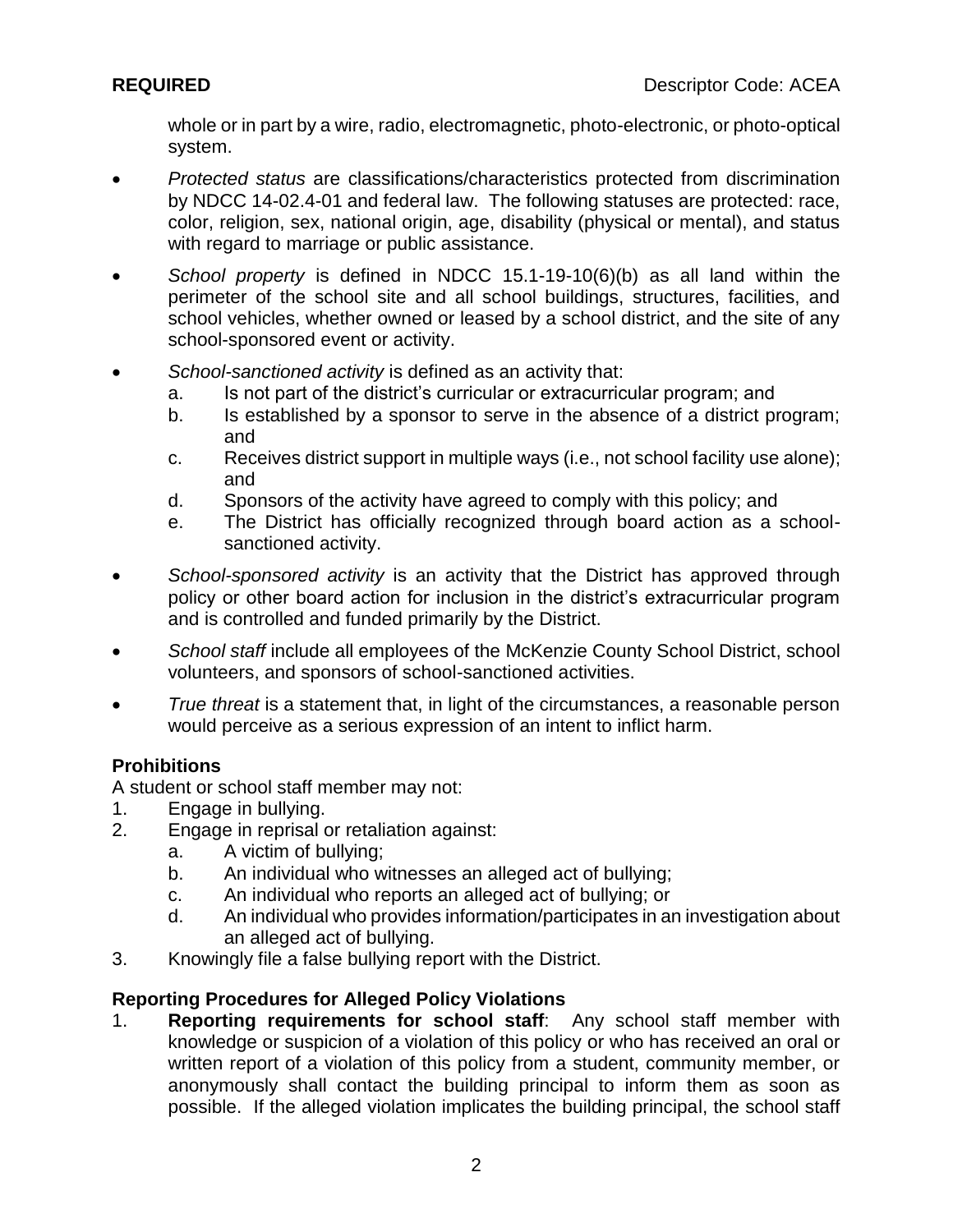member shall report it to the Superintendent. If the alleged violation implicates the Superintendent, the school staff member shall report it to the Board President.

Should school administration determine that a school staff member knew of or suspected a violation of this policy and failed to report it in accordance with the procedure above, the staff member may be subject to disciplinary consequences or, for sponsors of school-sanctioned activities, other corrective measures.

- 2. **Reporting options for students and community members**: Students and community members (including parents) may report known or suspected violations of this policy using any of the following methods:
	- a. Completing a written complaint form (ACEA-E4). A complainant will have the option of including their name on this form or filing it anonymously. The District will place the form in a variety of locations throughout the school and should inform students and staff of these locations. The form may be returned to any school staff member, filed in a school building's main office, or placed in a designated drop box located in each school.
	- b. Complete and submit an online complaint form. A complainant will have the option of including their name on the form or submitting it anonymously.
	- c. File an oral report with any school staff member.

Bullying may be a repeated or, in rare cases, one-time exposure to deliberate, negative behavior by one or more individuals. Single incidents and conflicts between two or more individuals do not automatically constitute bullying behavior. Districts should investigate each situation to determine if the alleged behavior meets this policy's definition of bullying. If the misconduct does not meet this policy's definition of bullying, it may be addressed under other district disciplinary policies.

A complaint filed anonymously may limit the district's ability to investigate and respond to the alleged violations.

# **Documentation and Retention**

The District shall develop a form to report alleged violations of this policy (ACEA-E3). The form should be completed by school staff when they:

- 1. Initiate a report of an alleged violation of this policy; or
- 2. Receive an oral report of an alleged violation of this policy.

The form should be completed by an administrator when they:

- 1. Initiate a report of an alleged violation of this policy; or
- 2. Receive an oral report of an alleged violation of this policy.

All written reports of an alleged violation of this policy received by the District shall be forwarded to the appropriate school administrator for investigation and retention.

Report forms and all other documentation related to an investigation of an alleged violation of this policy shall be retained by the District for six years after a student turns 18 years old or graduates from high school, whichever is later.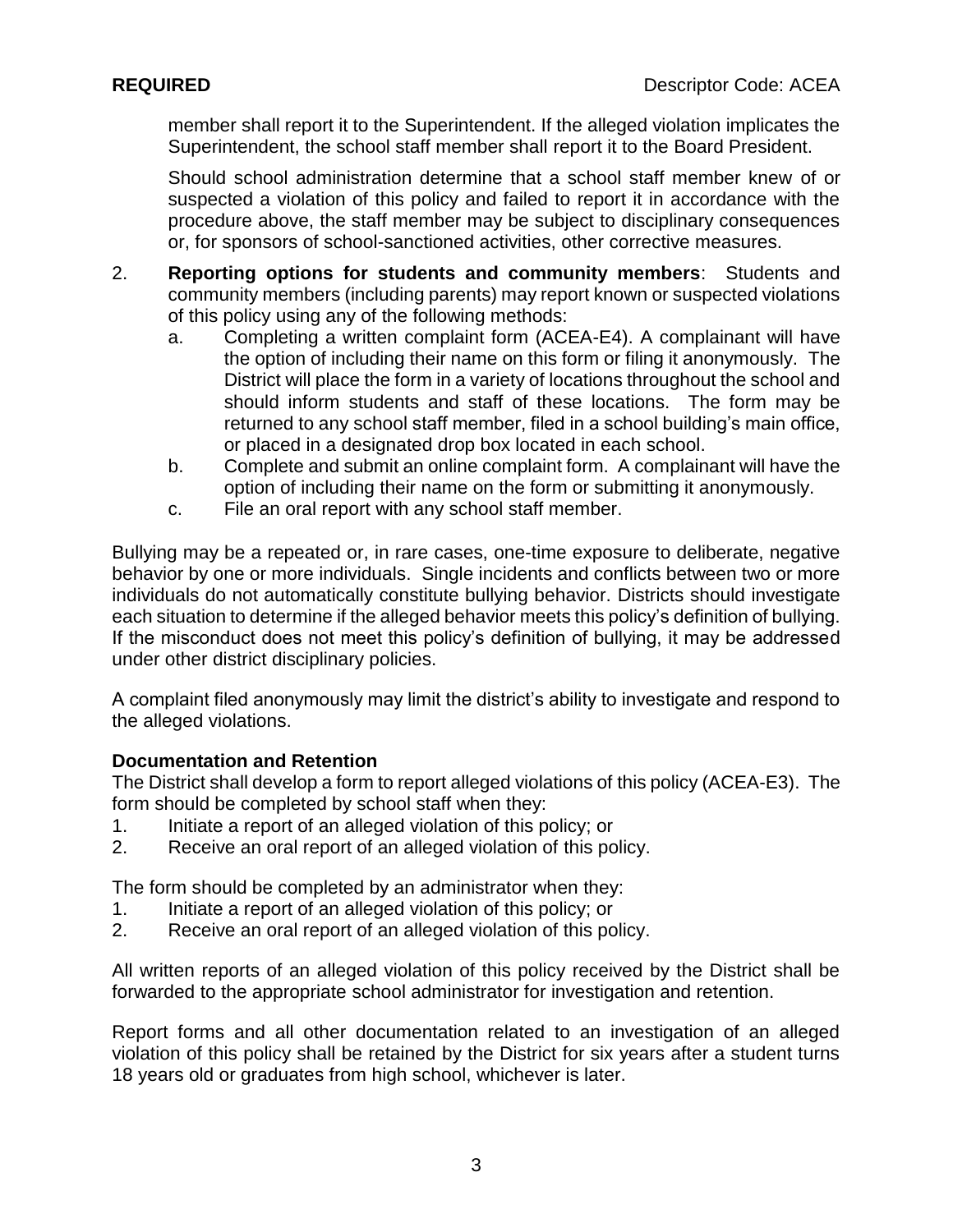### **Investigation Procedures**

School administrators (i.e., a principal, an assistant superintendent, or the Superintendent) or the Board President, if the Superintendent is implicated, are required to investigate violations of this policy (as prescribed under "Prohibitions"), when in receipt of actual notice of an alleged violation. Actual notice of an alleged violation occurs when alleged bullying, reprisal, retaliation, or false reporting is reported using the applicable method(s) prescribed in the reporting section of this policy.

Upon receipt of a report of an alleged policy violation, the designated administrator shall first determine if the alleged policy violation is based on a protected status—whether actual or perceived. Reports involving a protected status shall be investigated in accordance with the district's harassment/discrimination policy, including the timelines contained therein.

In all other cases, administration shall determine the level of investigation necessary based on the nature of the alleged violation of this policy after considering factors such as, but not limited to: the identity of the reporter and their relationship to the victim/alleged perpetrator; the ages of the parties involved; the detail, content, and context of the report; and whether or not this report is the first of its type filed against the alleged perpetrator. Based on the level of investigation the administrator deems necessary, investigations may include any or all of the following steps or any other investigatory steps that the administrator deems necessary:

- 1. Identification and collection of necessary and obtainable physical evidence *(NOTE: In some cases, physical evidence may be unobtainable, e.g., a private social networking profile)*.
- 2. Interviews with the complainant, the victim, and/or the alleged perpetrator. At no time during an investigation under this policy shall the victim/complainant be required to meet with the alleged perpetrator.
- 3. Interviews with any identified witnesses.
- 4. A review of any mitigating or extenuating circumstances.
- 5. Final analysis and issuance of findings in writing to the victim and bully and, if applicable, implementation of victim protection measures and disciplinary measures under this or other applicable policies.

Investigations shall be completed within 60 days unless the administrator documents good cause for extending this deadline. Such documentation should be sent to the victim and alleged perpetrator during the investigation.

# **Reporting to Law Enforcement and Others Forms of Redress**

Law enforcement must be notified by a school administrator or the Board President if there is reasonable suspicion that a bullying incident constituted a crime on or off school district property. Nothing in this policy shall prevent a victim/their family from seeking redress under applicable state and federal law.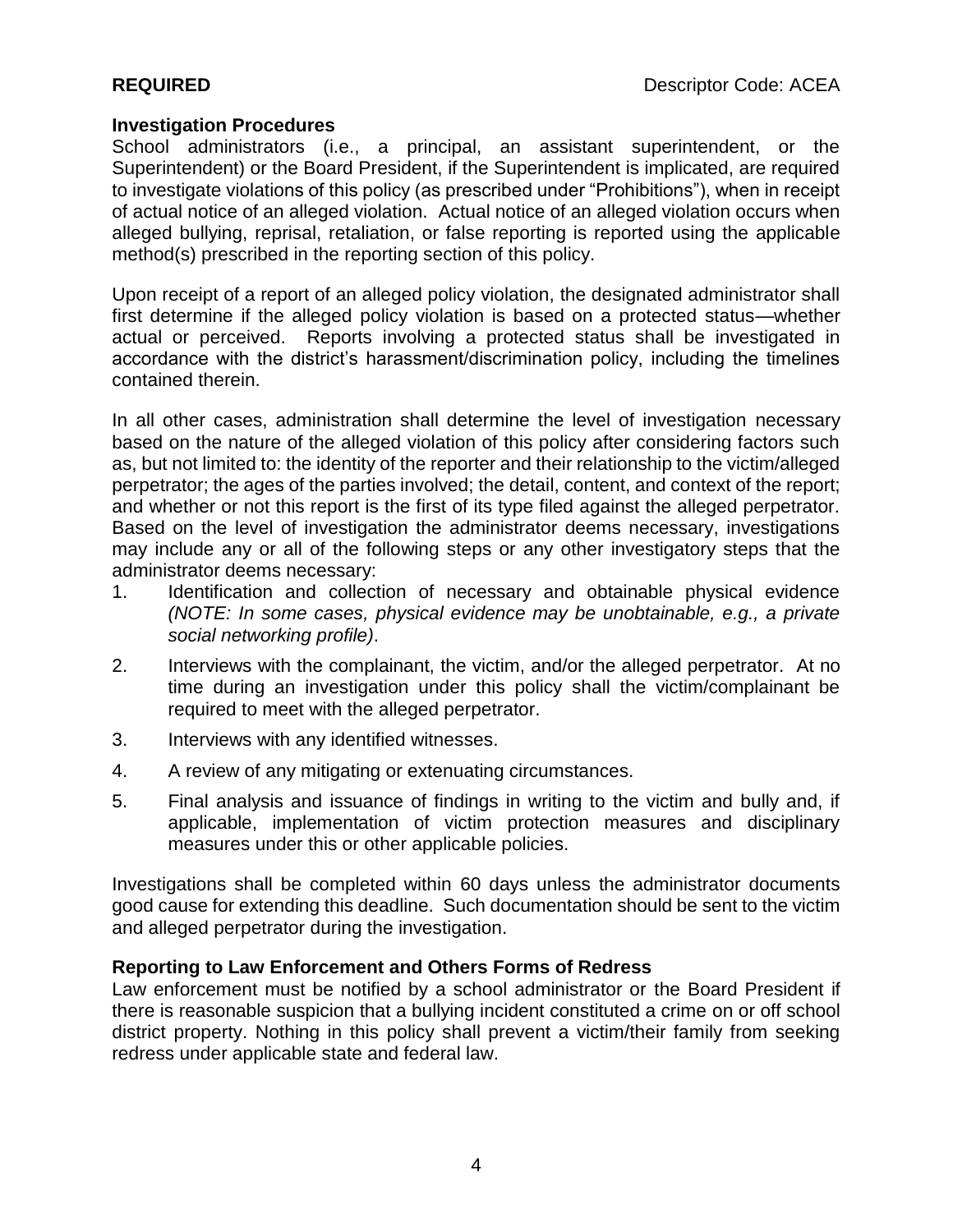# **Disciplinary and Corrective Measures**

Students who the District has found to have violated this policy shall be subject to disciplinary consequences and/or corrective measures. When determining the appropriate response to violations of this policy, administration shall take into account the totality of circumstances surrounding the violation. Measures that may be imposed include, but are not limited to:

- 1. Require the student to attend detention.
- 2. Impose in- or out-of-school suspension or recommend expulsion. Due process procedures contained in the district's suspension and expulsion policy shall be followed.
- 3. Recommend alternative placement. This recommendation shall be submitted to the Superintendent for approval or denial. The Superintendent may approve such recommendations only if the student has been given notice of the charges against him/her and an opportunity to respond. Alternative placement of special education students will be handled in accordance with applicable policy.
- 4. Create a behavioral adjustment plan.
- 5. Refer the student to a school counselor.
- 6. Hold a conference with the student's parent/guardian and classroom teacher(s), and other applicable school staff.
- 7. Modify the perpetrator's schedule and take other appropriate measures (e.g., moving locker) to minimize contact with the victim.
- 8. If applicable, contact the administrator of the website or social media platform on which the bullying occurred to report it.

If the misconduct does not meet this policy's definition of bullying, it may be addressed under other district disciplinary policies.

If the perpetrator is a school staff member, the District shall take appropriate disciplinary action including, but not limited to: a reprimand, modification of duties (only if allowed by applicable policy, the negotiated agreement, and/or the individual's contract), suspension, or a recommendation for termination/discharge in accordance with applicable law and/or policy.

# **Victim Protection Strategies**

When the District confirms that a violation of this policy has occurred, it should notify the victim's parents and shall implement victim protection strategies. These strategies shall be developed on a case-by-case basis after administration has reviewed the totality of the circumstances surrounding the bullying incident(s) or other violations of this policy. Strategies may include, but not be limited to, the following:

- 1. Additional training for all students and applicable staff on implementation of this policy and/or bullying prevention.
- 2. Notice to the victim's teachers and other staff to monitor the victim and his/her interaction with peers and/or the assignment of a staff member to escort the student between classes.